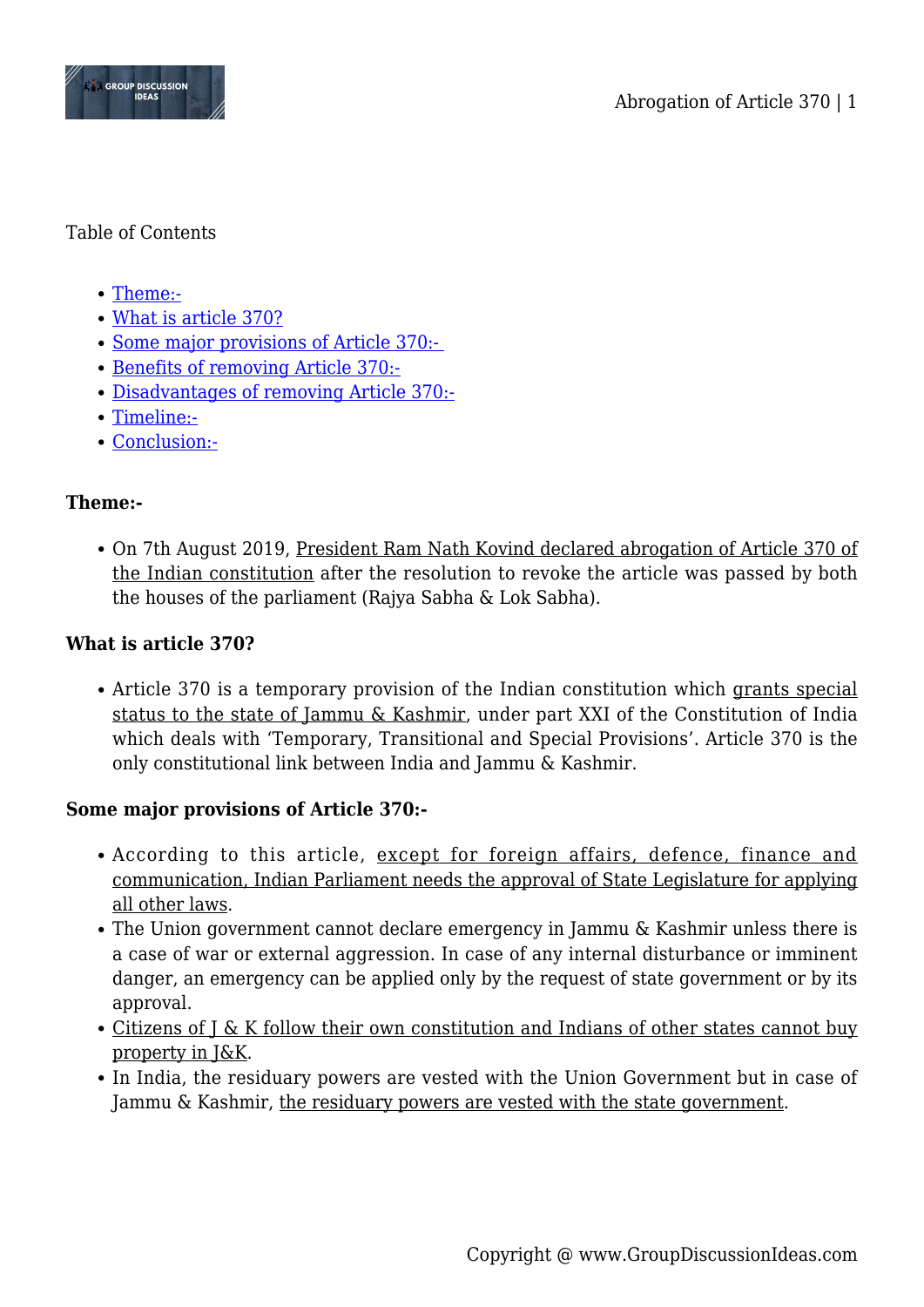

## **Benefits of removing Article 370:-**

- As per Article 370, people of other regions cannot buy land or settle in Jammu & Kashmir. This is acting against the development of the region. By abolishing article 370, teachers, doctors and other professionals can settle there bringing better facilities. And also industries can be set up in the region and hence Jammu & Kashmir can be economically developed.
- By abolishing this article, the government can act tough against the terrorism present in the region.
- Many laws such as The prohibition of Child Marriage Act, women's reservation were not applicable to Jammu & Kashmir, because of the provisions of Article 370. Now, all laws of India will be applicable to J&K also.

### **Disadvantages of removing Article 370:-**

- Citizens of Jammu & Kashmir are facing so much struggle because of many reasons such as the fight between India and Pakistan, the constant presence of troops, unemployment crisis etc. So if the special status is also removed, they may feel like their voice is suppressed.
- People of J&K have a feeling that settlers from other regions will change the demography of the region. So, due to the abolition of article 370, they may protest against the central government.

### **Timeline:-**

- With [1954 Presidential Orders](https://en.wikipedia.org/wiki/Article_370_of_the_Constitution_of_India#Presidential_order_of_1954) almost the entire constitution was extended to Jammu & Kashmir including most of the Constitutional Amendments.
- Nehru said in Lok Sabha in 1963 that Article 370 has eroded.
- 94 of 97 entries in the Union List are applicable to J&K; 26 out of 47 entries of the Concurrent List have been extended. 260 of 395 Articles have been extended to the state, besides 7 of 12 Schedules.
- There is a provision in Article 370 that it can only be revoked by the consultation of the constituent assembly of Jammu & Kashmir, but the constituent assembly dissolved itself in 1957. And since then it has been a major issue in revoking Article 370.

### **Conclusion:-**

Repealing Article 370 to develop the region is a good and bold step by the government. This step will help in integrating the Jammu & Kashmir region with the rest of India. But the